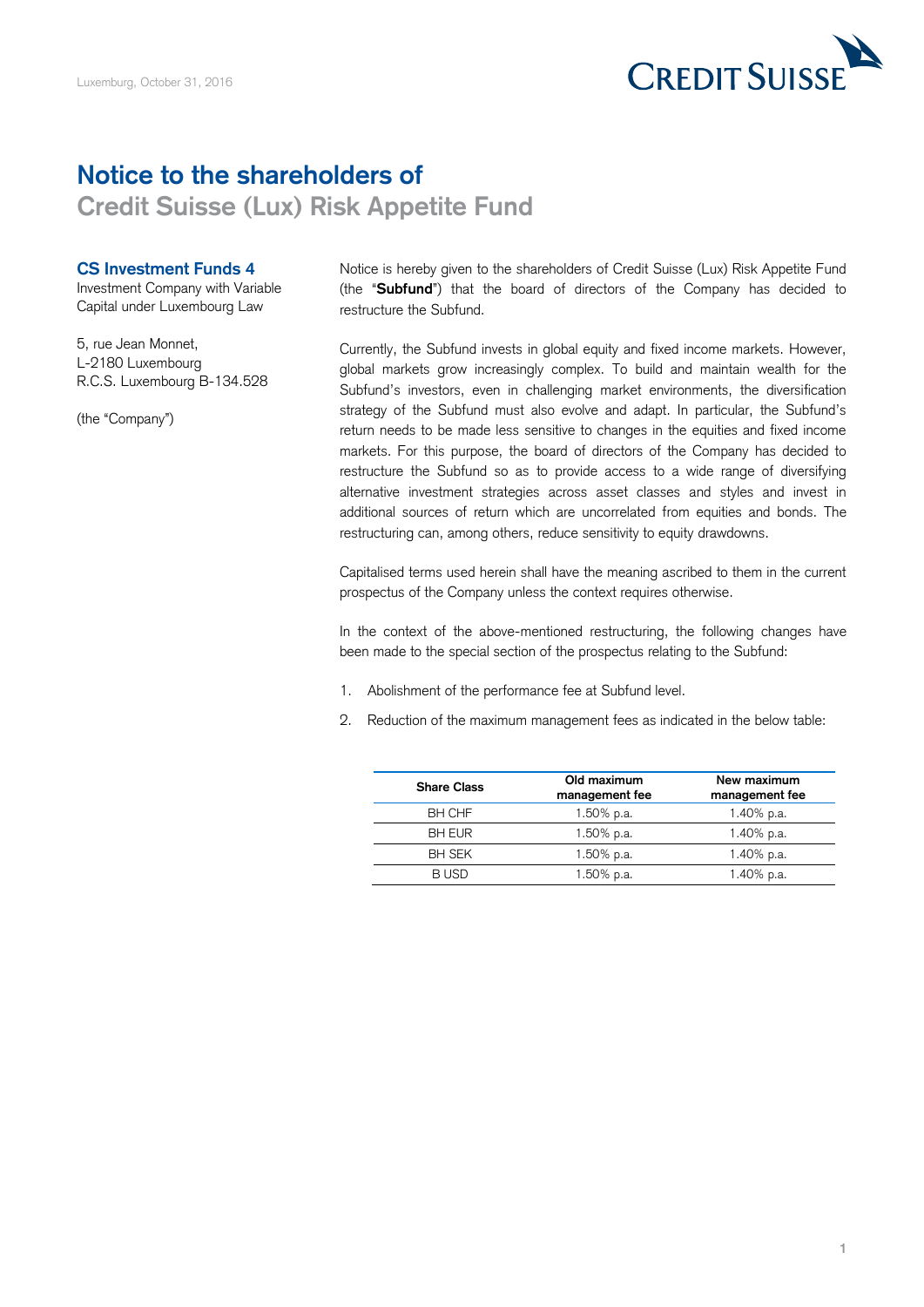

3. Amendment to the sections "*Investment Objective*" and "*Investment Policy*" and removal of the sections "*Asset Allocation*" and "*Investment Instruments*" to reflect the above restructuring. The comparison of the investment objective and policy/principles is further detailed in the below table:

| <b>Old Investment Objective</b>                                    | <b>New Investment Objective</b>                                   |
|--------------------------------------------------------------------|-------------------------------------------------------------------|
| The investment objective of the Subfund is to deliver a            | The Investment Objective of the Subfund is to manage a multi      |
| medium-term capital appreciation consistent with a tactical        | alternative investment portfolio with the aim of generating an    |
| asset allocation strategy, while taking due account of the         | attractive return profile and offering investors diversification  |
| principles of risk diversification and liquidity (the "Investment  | benefits.                                                         |
| Objective").                                                       | The Investment Manager utilizes an institutional investment       |
|                                                                    | process to allocate capital across a range of alternative         |
|                                                                    | investment strategies. An important component of the              |
|                                                                    | Investment Manager's process involves obtaining insights into     |
|                                                                    | industry positioning and investment opportunities through the     |
|                                                                    | systematic analysis of hedge fund performance which involves      |
|                                                                    | utilizing proprietary techniques to assess factor exposures and   |
|                                                                    | their evolution.                                                  |
|                                                                    | The portfolio may include a variety of liquid directional and/or  |
|                                                                    | relative value strategies that are typically employed by          |
|                                                                    | alternative investment managers. For example, the portfolio may   |
|                                                                    | allocate to merger arbitrage. This strategy involves buying       |
|                                                                    | shares of "target" companies in proposed mergers or other         |
|                                                                    | reorganizations between two companies and generally hedging       |
|                                                                    | unwanted exposures. As another example, the portfolio may         |
|                                                                    | allocate to managed futures. This strategy involves taking long   |
|                                                                    | or short directional exposures to liquid instruments on the basis |
|                                                                    | of trend signals. For the avoidance of doubt, the portfolio is    |
|                                                                    | expected to maintain a range of exposures and may not always      |
|                                                                    | have allocations to either of these examples.                     |
|                                                                    | The portfolio's investment universe is broad and generally        |
|                                                                    | includes equity, currency, fixed income and commodity             |
|                                                                    | exposures across developed and emerging markets. The              |
|                                                                    | exposure to commodities will be gained through excess return      |
|                                                                    | swaps on UCITS eligible commodity indices compliant with Art.     |
|                                                                    | 9 of the Grand-Ducal Decree of February 8, 2008 and Chapter       |
|                                                                    | XIII of ESMA Guidelines on ETFs and Other UCITS Issues            |
|                                                                    | (ESMA/2014/937).                                                  |
|                                                                    | There are no geographic limits on the Subfund's holdings and      |
|                                                                    | the Subfund may have exposure to issuers of any size or credit    |
|                                                                    | quality. The Subfund's return is expected to be derived           |
|                                                                    | principally from changes in the value of securities and its       |
|                                                                    | portfolio is expected to consist principally of derivative        |
|                                                                    | instruments.                                                      |
|                                                                    |                                                                   |
| <b>Old Investment Policy/Principles</b>                            | <b>New Investment Policy/Principles</b>                           |
| In order to achieve the Investment Objective, the Subfund will     | In order to achieve the Investment Objective, the Subfund will    |
| allocate the capital through a dynamic rules-based allocation      | invest in financial instruments comprising (list not exhaustive)  |
| model investing in a risky portfolio component (comprising         | (i) equities listed on a stock exchange or dealt in on a          |
| equities and equity type securities) (the "Risky Portfolio         | regulated market and equity-type securities; (ii) debt securities |
| <b>Component</b> ") and a defensive portfolio component            | dealt in on a regulated market issued by financial or credit      |
| (comprising bonds and bond type securities and liquidities)        | institutions or corporate issuers or sovereign states that are    |
| (the "Defensive Portfolio Component" and each of the               | OECD members states and/or supranational, (iii) asset backed      |
| Risky Portfolio Component and Defensive Portfolio                  | securities (incl CDO, CLO) not exceeding 20% of the Net           |
| Component, a "Portfolio Component" and together the                | Asset Value of the Subfund; (iv) units/shares of other UCITS      |
| "Portfolio Components").                                           | and/or in other UCIs ("Target Funds") up to 10% of the Net        |
| The core concept of the Subfund's dynamic rule-based               | Asset Value of the Subfund, including exchange-traded funds       |
| allocation is to be selectively contrarian at key times as         | (ETF); (v) cash and cash equivalents; (vi) currencies, including  |
| informed by the long established Credit Suisse Global Risk         | currency forwards and futures; and (vii) financial derivative     |
| Appetite Index <sup>™</sup> ("GRAI") complemented by Valuation and | instruments which are dealt in on a regulated market or over-     |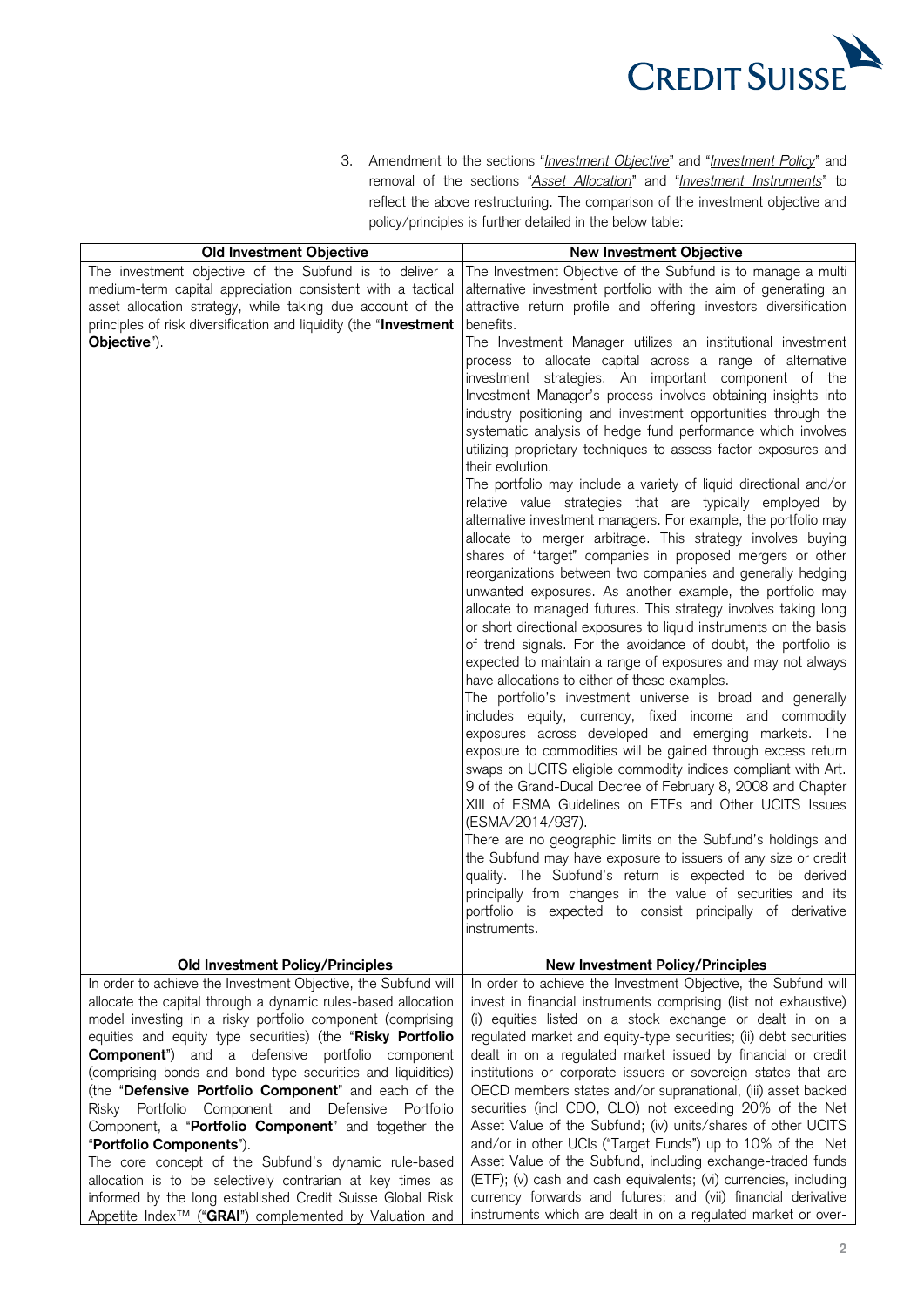| Trend indicators (as further described below), and at other<br>times to allocate towards the better performing asset class.<br>The GRAI uses a highly disciplined rule system to quantify<br>market sentiment, based on the short-term risk/return profile<br>of global bond and equity indices. It indicates when market<br>sentiment is extreme and market prices are likely to correct<br>back to the fundamental, long term trend (reduce risk when<br>investors are unusually optimistic, and add risk when<br>investors are unusually pessimistic). Therefore the GRAI<br>helps to identify key buying and selling opportunities in the<br>Risky Portfolio Component, and it is complemented by a<br>Trend-Following Model that is momentum-based and makes<br>a contribution between turning points defined by GRAI as<br>well as with Valuation Indicators that limit the allocation to<br>portfolio components qualified as expensive.<br>The respective weighting of the Risky Portfolio Component<br>and Defensive Portfolio Component may vary over time<br>according to the GRAI and its complements so that the<br>Subfund may be highly concentrated in any Portfolio<br>Component at any time although there will be a high<br>diversification within each Portfolio Component<br>Whilst the tactical asset allocation is rules-based, the<br>Investment Manager has the discretion to place stop loss<br>orders with a view to reducing drawdowns.<br>While utilizing a tactical asset allocation through the dynamic<br>rules-based allocation model determining the allocation to the<br>Risky Portfolio Component and Defensive Portfolio<br>Component, the Subfund seeks to achieve additional<br>outperformance through the active selection of equity and<br>fixed income securities comprising the Risky Portfolio<br>Component and Defensive Portfolio Component. This active<br>selection is achieved by the Investment Manager as follows:<br>within the Risky Portfolio Component, by using a<br>proprietary algorithm to select a basket of stocks which<br>reflects a selection of high-ranking companies by market<br>capitalization but excluding less liquid stocks;<br>within the Defensive Portfolio Component, by selecting<br>$\bullet$<br>bonds (in addition to the other eligible assets as further<br>described below under "Asset Allocation") with similar<br>risk characteristics to the constituents of the Citigroup<br>World Government Bond Index but excluding weaker<br>credits and less liquid markets. | the-counter, such as options on single stocks and equity<br>indices equity, interest rate/bond, fx and commodity futures,<br>options on equity, interest rate/bond, fx and commodity<br>futures, TRS and Excess Return Swaps on single stocks and<br>on equity baskets as well as on various indices (high yield,<br>bond, equity, and commodity indices), interest rate swaps,<br>swaptions on interest rates, swaps on equity, interest<br>rate/bond, fx and commodity futures, CDS (incl. CDX and<br>iTraxx) and options on CDS/CDX, and variance/volatility<br>swaps. All investments will be made and all investment<br>techniques will be used in accordance with the investment<br>restrictions as laid down in Chapter 6, "Investment<br>Restrictions".<br>Strategy weights are refined by incorporating informed views<br>on the fundamental drivers of individual strategies.<br>The counterparties to any OTC financial derivative transactions,<br>such as swap contracts are first class financial institutions<br>specialised in this type of transactions. |
|-----------------------------------------------------------------------------------------------------------------------------------------------------------------------------------------------------------------------------------------------------------------------------------------------------------------------------------------------------------------------------------------------------------------------------------------------------------------------------------------------------------------------------------------------------------------------------------------------------------------------------------------------------------------------------------------------------------------------------------------------------------------------------------------------------------------------------------------------------------------------------------------------------------------------------------------------------------------------------------------------------------------------------------------------------------------------------------------------------------------------------------------------------------------------------------------------------------------------------------------------------------------------------------------------------------------------------------------------------------------------------------------------------------------------------------------------------------------------------------------------------------------------------------------------------------------------------------------------------------------------------------------------------------------------------------------------------------------------------------------------------------------------------------------------------------------------------------------------------------------------------------------------------------------------------------------------------------------------------------------------------------------------------------------------------------------------------------------------------------------------------------------------------------------------------------------------------------------------------------------------------------------------------------------------------------------------------------------------------------------------------------------------------------------------------------------------------------------------------------------------------------------------------------------------------------|---------------------------------------------------------------------------------------------------------------------------------------------------------------------------------------------------------------------------------------------------------------------------------------------------------------------------------------------------------------------------------------------------------------------------------------------------------------------------------------------------------------------------------------------------------------------------------------------------------------------------------------------------------------------------------------------------------------------------------------------------------------------------------------------------------------------------------------------------------------------------------------------------------------------------------------------------------------------------------------------------------------------------------------------------------------------------|

- 4. Renaming of the Subfund to "Credit Suisse (Lux) Multialternative Fund" as a result of the above described amendments to the investment objective and policy of the Subfund.
- 5. Amendment of the calculation methodology of the global exposure of the Subfund, so as to indicate that the methodology used in order to calculate the global exposure resulting from the use of financial derivative instruments will be the absolute VaR approach in accordance with the CSSF Circular 11/512. Under normal market circumstances the VaR level will not exceed 15% of the Subfund's Net Asset Value, however under extreme market conditions the Subfund could exceed this level. Under normal market circumstances the expected level of leverage will be approximately 1.5 times the total net assets of the Subfund. In accordance with the regulatory requirements the expected level of leverage is calculated by way of the sum of the notionals of the derivatives. The sum of the notionals takes into account the absolute values of notionals of all the financial derivative instruments used by the Subfund. Henceforth the expected level of leverage is an indicator of the intensity of the use of financial derivative instruments within the Subfund and is not an indicator of the